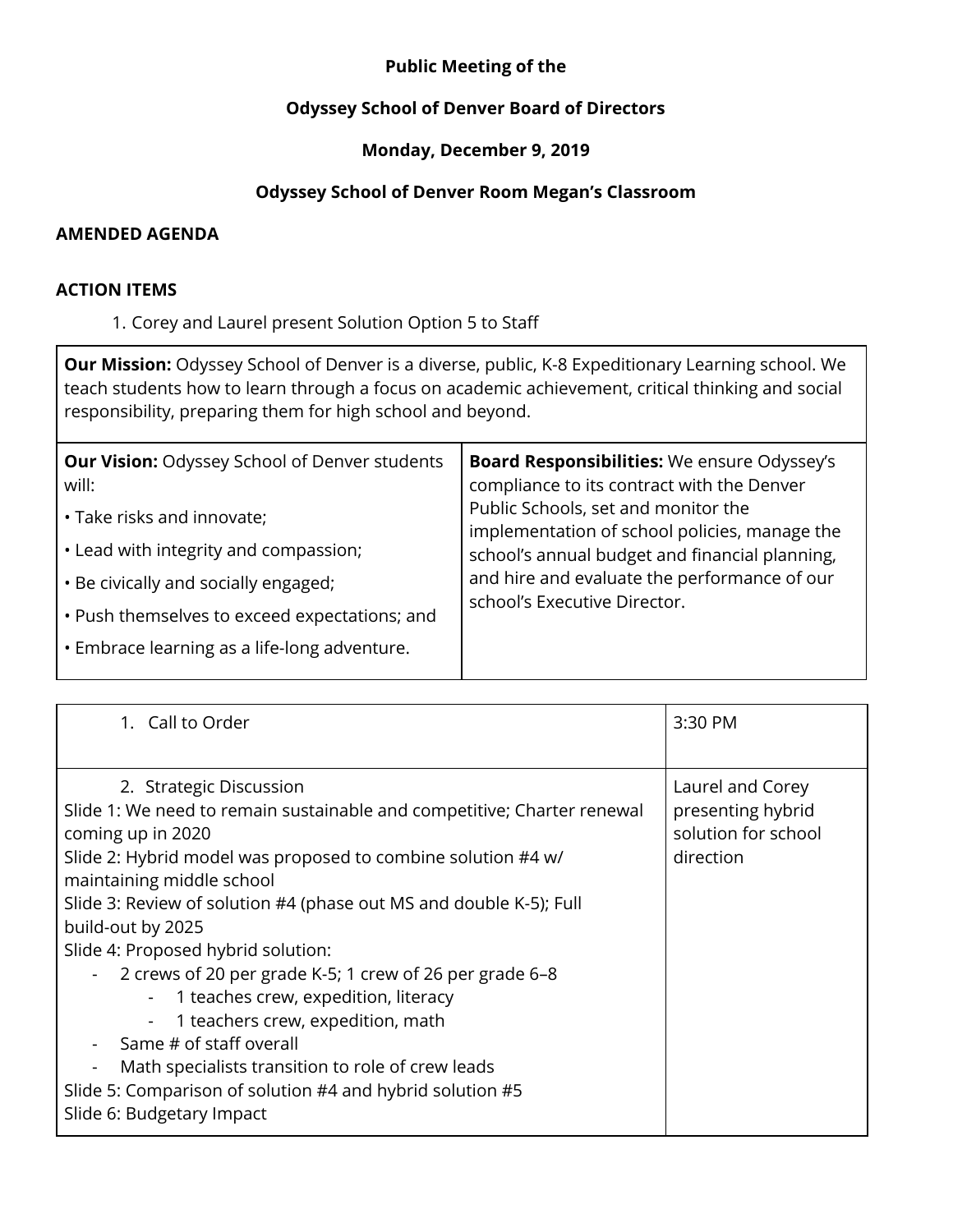|            | Both plans 4 and 5 provide a significant surplus to our fund                                 |  |
|------------|----------------------------------------------------------------------------------------------|--|
|            | balance (about \$660/\$670,000 over 4-5 years)                                               |  |
| Questions: |                                                                                              |  |
|            | What are the budgetary implications of Plan 5 with having<br>more dollars but less students? |  |
|            |                                                                                              |  |
|            | Finances are built on the Tier 2 teacher salary                                              |  |
|            | With elementary growing how do you decide what students                                      |  |
|            | get to stay in Middle School?<br>- We currently see 30-50% of students staying for           |  |
|            | middle school. We would need to rethink how to                                               |  |
|            | serve all students because we would not turn any                                             |  |
|            | away.                                                                                        |  |
|            | Are modulars an option?                                                                      |  |
|            | DPS is not pushing modulars. Maximum is 313                                                  |  |
|            | students in the building                                                                     |  |
|            | Will 20 kids be the norm in classes?                                                         |  |
|            | Probably -- 1/2 crews would likely no longer exist                                           |  |
|            | What added staff would be involved in this solution?                                         |  |
|            | At this point there would be additional spots for staff<br>$\qquad \qquad \blacksquare$      |  |
|            | like specials, paraprofessionals, and a dean.                                                |  |
|            | How Plan 5 plans into the building?                                                          |  |
|            | Significant projects.                                                                        |  |
|            | Creating 4 classrooms on the MS wing rather                                                  |  |
|            | than 3pm.                                                                                    |  |
|            | % Breakout rooms would be changed into<br>$\overline{\phantom{0}}$                           |  |
|            | singular classrooms                                                                          |  |
|            | Question about loss of 13:1 to 20:1 looking at previous                                      |  |
|            | parent and staff input                                                                       |  |
|            | We cannot have everything therefore keeping all of                                           |  |
|            | the unique part of Odyssey<br>Adventure, specialized instruction, others                     |  |
|            | Consistent feedback from parents                                                             |  |
|            | Want teachers to be happy and feel                                                           |  |
|            | supported but class size has not been                                                        |  |
|            | specified                                                                                    |  |
|            | Adventure costs will go up? Does the financial modeling                                      |  |
|            | reflect that?                                                                                |  |
|            | More families mean more families donating to                                                 |  |
|            | Adventure Campaign, which will help support the                                              |  |
|            | balance                                                                                      |  |
|            | Of the 5 solutions, which do you believe is most aligned with                                |  |
|            | the Mission?                                                                                 |  |
|            | Hard to decide without the nitty gritty details -- how<br>$\overline{\phantom{a}}$           |  |
|            | will it affect our day-to-day? Still a lot of questions in<br>the air                        |  |
|            | Model 5 aligns most the M, V, SS as they've been<br>$\blacksquare$                           |  |
|            | crafted (it says K-8, diverse); Appreciate the risk-taking                                   |  |
|            |                                                                                              |  |